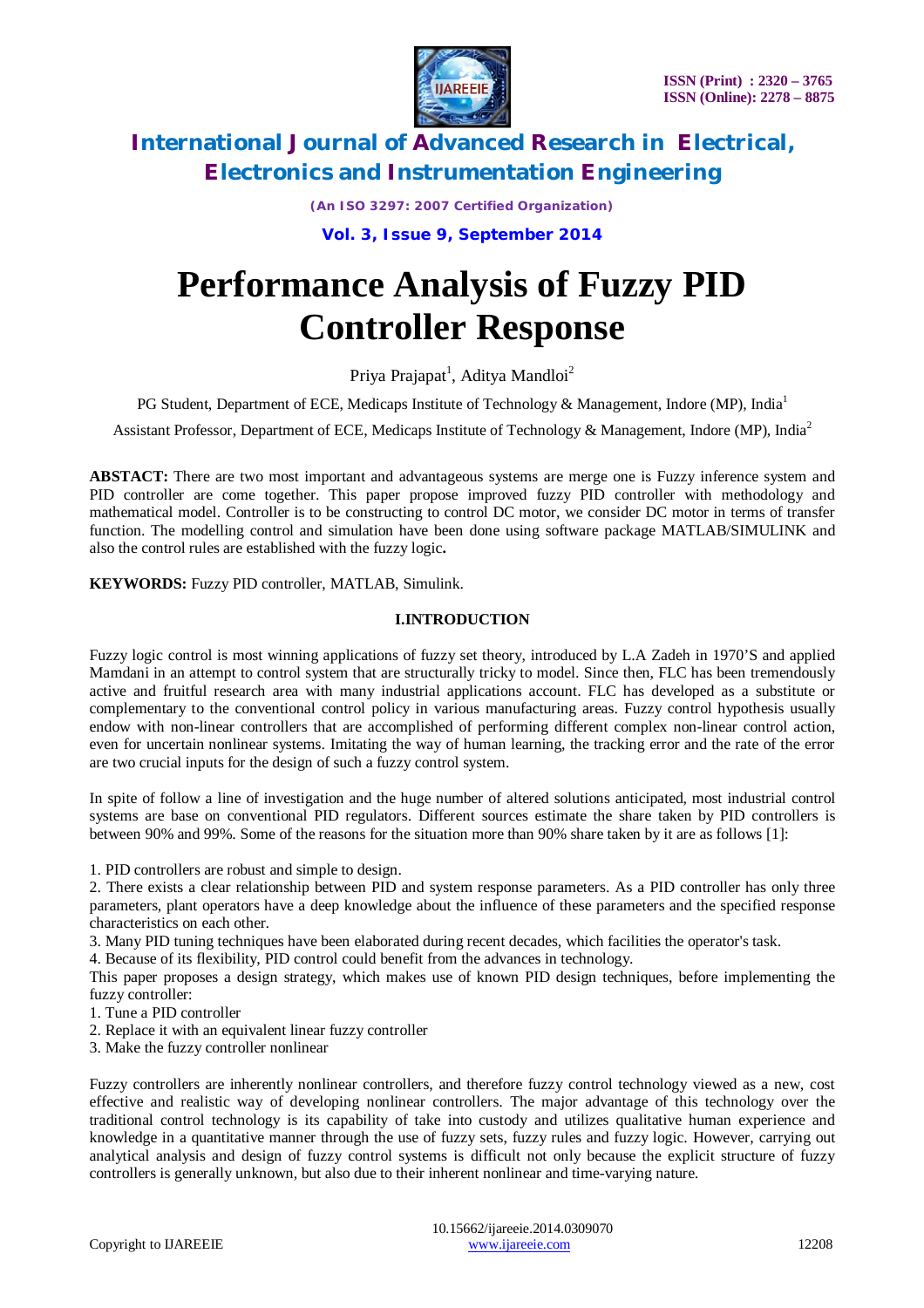

*(An ISO 3297: 2007 Certified Organization)*

### **Vol. 3, Issue 9, September 2014**

In this paper, Fuzzy PID controller that uses the simplified linear Mamdani scheme and show through computer simulation on MATLAB/ SIMULINK. The idea is to start with a conventional PID controller, replace it with an equivalent linear fuzzy controller, formulate the fuzzy controller nonlinear and eventually fine-tune the nonlinear fuzzy controller. This is relevant when a PID controller is possible or already implemented.

#### **II. MATHEMATICAL MODEL**

This section describes the discrete PID Controller. A sample time t and index k is used to represent the continuous time signal at discrete step k .

$$
u(k)=u_0+k_c[e(k)]\frac{dt}{\tau_i}\sum_{i=0}^k e(i) + \frac{\tau d}{\Delta t}(e(k)-e(k-1))]
$$
\n(1)

The velocity form of discrete PID controller can be found out by subtracting position form at step (k-1) from that at step k.

u (k) = u<sub>0</sub> + k<sub>c</sub> [e(k)+
$$
\frac{\Delta t}{\tau_i}
$$
 (e(0) + e(1) .... + e(k-1)) +  $\frac{\tau d}{\Delta t}$  (e(k) - e(k-1))]  
Equation (2) is extended form of equation (1) (2)

$$
u(k) = u_0 + k_c \left[ \left( 1 + \frac{\Delta t}{\tau_i} + \frac{\tau d}{\Delta t} \right) e(k) + \frac{\Delta t}{\tau_i} e(k-1) - \frac{\tau d}{\Delta t} e(k-1) \right]
$$
\nSubstituting k as (k-1) in the equation (1) we get

Substituting k as (k-1) in the equation (1) we get  
\nu (k-1) = 
$$
u_0 + k_c [e(k-1) + \frac{\Delta t}{\tau} \sum_{i=0}^{k-1} e(i) + \frac{\tau d}{\Delta t} (e(k-1) - e(k-2))]
$$
 (4)

 $\frac{\Delta t}{\Delta t}$  Equation (4) can be extend and written as  $\tau_i$ 

$$
u(k-1)=u_0+k_c[e(k-1)+\frac{\Delta t}{\tau i}(e(0)+e(1)+\cdots e(k-2))+e(k-1)+\frac{\tau d}{\Delta t}(e(k-1)-e(k-2))]
$$
\n(5)

$$
u(k-1) = u_0 + k_c \left[ \left( 1 + \frac{\Delta t}{\tau_i} + \frac{\tau d}{\Delta t} \right) e(k-1) - \frac{\tau d}{\Delta t} e(k-2) \right]
$$
\n(6)

$$
u(k)-u(k-1)=u_0+k_c \left[ (1+\frac{\Delta t}{\tau_i}+\frac{\tau d}{\Delta t}) e(k)+\frac{\Delta t}{\tau_i} e(k-1)-\frac{\tau d}{\Delta t} e(k-1) \right] -u_0-k_c \left[ 1+\frac{\Delta t}{\tau_i}+\frac{\tau d}{\Delta t} e(k-1)-\frac{\tau d}{\Delta t} e(k-2) \right]
$$
(7)  

$$
u(k)-u(k-1)=k_c \left[ (1+\frac{\Delta t}{\tau_i}+\frac{\tau d}{\Delta t}) e(k)+(-\frac{\tau d}{\Delta t}-1+\frac{\Delta t}{\tau_i}-\frac{\tau d}{\Delta t}) e(k-1)+\frac{\tau d}{\Delta t} e(k-2) \right]
$$
(8)

$$
u(k) - u(k-1) = k_c \left[ \left( 1 + \frac{\Delta t}{\tau_1} + \frac{\tau d}{\Delta t} \right) e(k) + \left( -\frac{\tau d}{\Delta t} - 1 + \frac{\Delta t}{\tau_1} - \frac{\Delta t}{\tau_1} - \frac{\tau d}{\Delta t} \right) e(k-1) + \frac{\tau d}{\Delta t} e(k-2) \right]
$$
\n
$$
u(k) - u(k-1) = k_c \left[ \left( 1 + \frac{\Delta t}{\tau_1} + \frac{\tau d}{\Delta t} \right) e(k) + \left( -1 - \frac{2\tau d}{\Delta t} \right) e(k-1) + \frac{\tau d}{\Delta t} e(k-2) \right]
$$
\n
$$
(9)
$$

 $\frac{\Delta t}{\Delta t}$  =  $\frac{\Delta t}{\Delta t}$  =  $\frac{\Delta t}{\Delta t}$  =  $\frac{\Delta t}{\Delta t}$  =  $\frac{\Delta t}{\Delta t}$  =  $\frac{\Delta t}{\Delta t}$  =  $\frac{\Delta t}{\Delta t}$  =  $\frac{\Delta t}{\Delta t}$  =  $\frac{\Delta t}{\Delta t}$  =  $\frac{\Delta t}{\Delta t}$  =  $\frac{\Delta t}{\Delta t}$  =  $\frac{\Delta t}{\Delta t}$  =  $\frac{\Delta t}{\Delta t}$  =  $\frac{\Delta t}{\Delta t}$  =  $\frac{\Delta t}{\Delta t}$ controller is that it is naturally anti reset windup.

#### **III. FUZZY CONTROLLER**

Notions are very modest. They reside of three foremost stages as shown in Figure 2, an input stage, a processing stage, and an output stage.

The input stage maps sensor or other inputs, such as switches to the appropriate membership functions and truth values. The processing stage enables each rule and generates a result for each, then combines the results of the rules. Finally, the output stage converts the combined result back into a specific control output value.



Figure 1 fuzzy controller

As discussed previously, the most common shapes of membership functions used are triangular, trapezoidal, Gaussian and bell curves, but the shape is generally less important than the number of curves and their placement. The major components to strategy the fuzzy logic control are Fuzzification, knowledge base, decision making logic and Defuzzification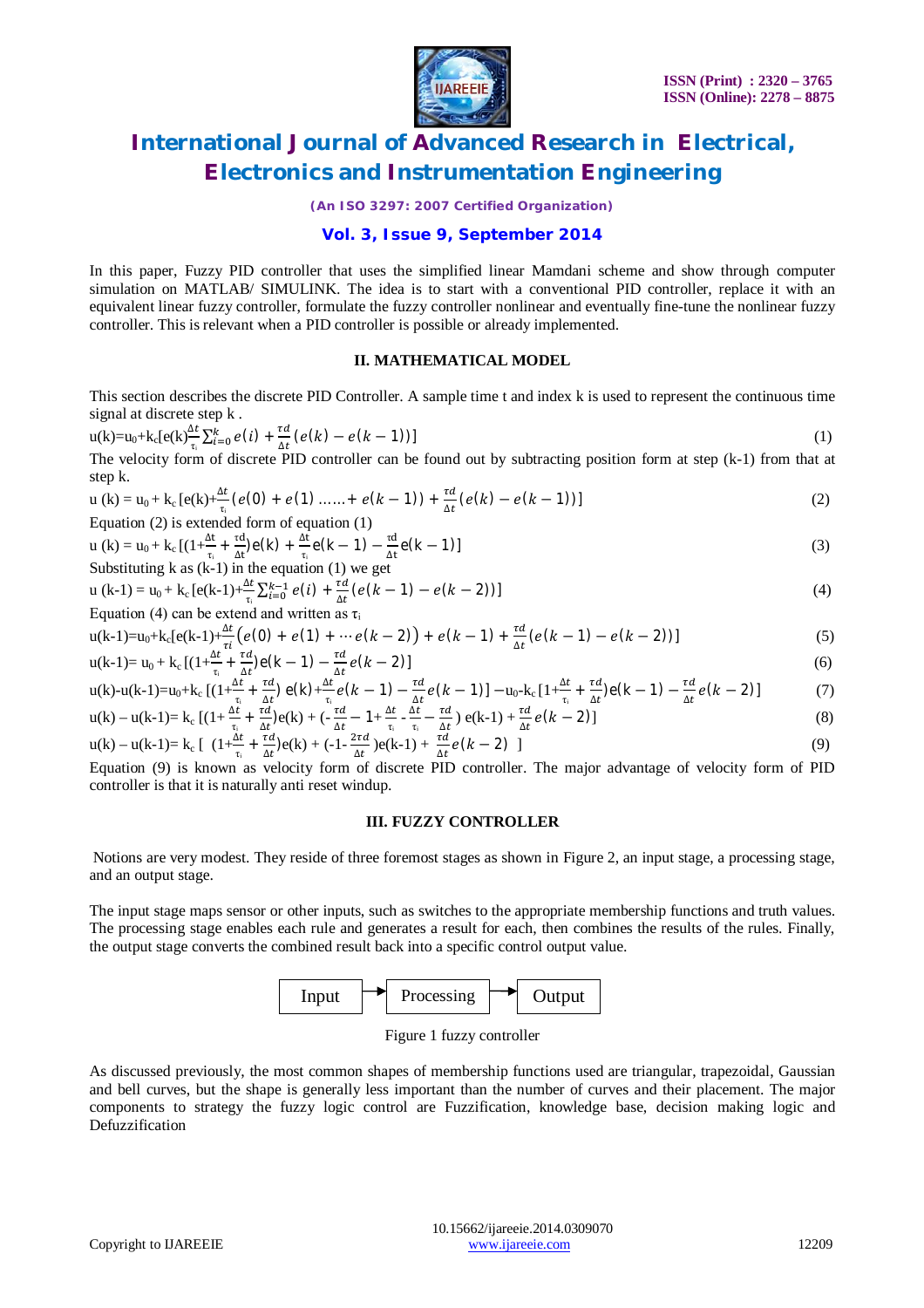

*(An ISO 3297: 2007 Certified Organization)*

### **Vol. 3, Issue 9, September 2014**

#### **IV. MAMDANI METHODE**

This method was suggested as an attempt to control a steam engine and boiler combination by synthesizing a set of linguistic control rules achieved from experienced human operators. The source of knowledge of fuzzy logic to construct the control algorithm comes from the control protocol of the human operator. This protocol reside of a set of conditional (If-Then) statements, where the first part of each contains a so-called condition (antecedent)while the second (consequent) part deals with an action (control) that has to be taken. Therefore, it mimics the human strategy which control is to be realized when a certain state of the process controlled is observed. IF(a set of conditions are satisfied) THEN(a set of consequences can be inferred). In classical (crisp) logic, a proposition P is either true or false. In fuzzy logic, a proposition P is assigned a degree of truth or falsity (P can be any value on the interval  $[0, 1]$ ) with the fuzzy set involved. A fuzzy logic proposition, P, it can be expressed as "IF x is A THEN y is B," implying that P induces a possibility distribution of y given x. Basically, fuzzy control rules be responsible for a convenient way for expressing control policy and do foremost knowledge and have the form (Mamdani):

R1: if x is  $A1$ , ... and y is B1 then z is C1

R2: if x is A2,  $\dots$  and y is B2 then z is C2

…..

Rn: if x is An, … and y is Bn then z is Cn



Figure 2: Membership function editor

In below table IF-THEN rules for fuzzy inference system is described.

Table 1: IF-THEN rules for fuzzy inference system

| e(t) | Δe(t) | ΝB | NM | NS | ZO | PS | PM | PB |
|------|-------|----|----|----|----|----|----|----|
| ΝB   |       | ΝB | ΝB | NΒ | ΝB | NM | NS | ZO |
|      | NM    | ΝB | ΝB | ΝB | NM | NS | ZO | PS |
|      | NS    | ΝB | ΝB | NΜ | NS | ZO | PS | PS |
|      | ZO    | ΝB | NM | NS | ZO | PS | PM | PM |
|      | PS    | NM | NS | ZO | PS | PS | PB | PB |
|      | PM    | NS | ZO | PS | PM | PM | PB | PB |
| PB   |       | ZO | PS | PM | PB | PB | PB | PB |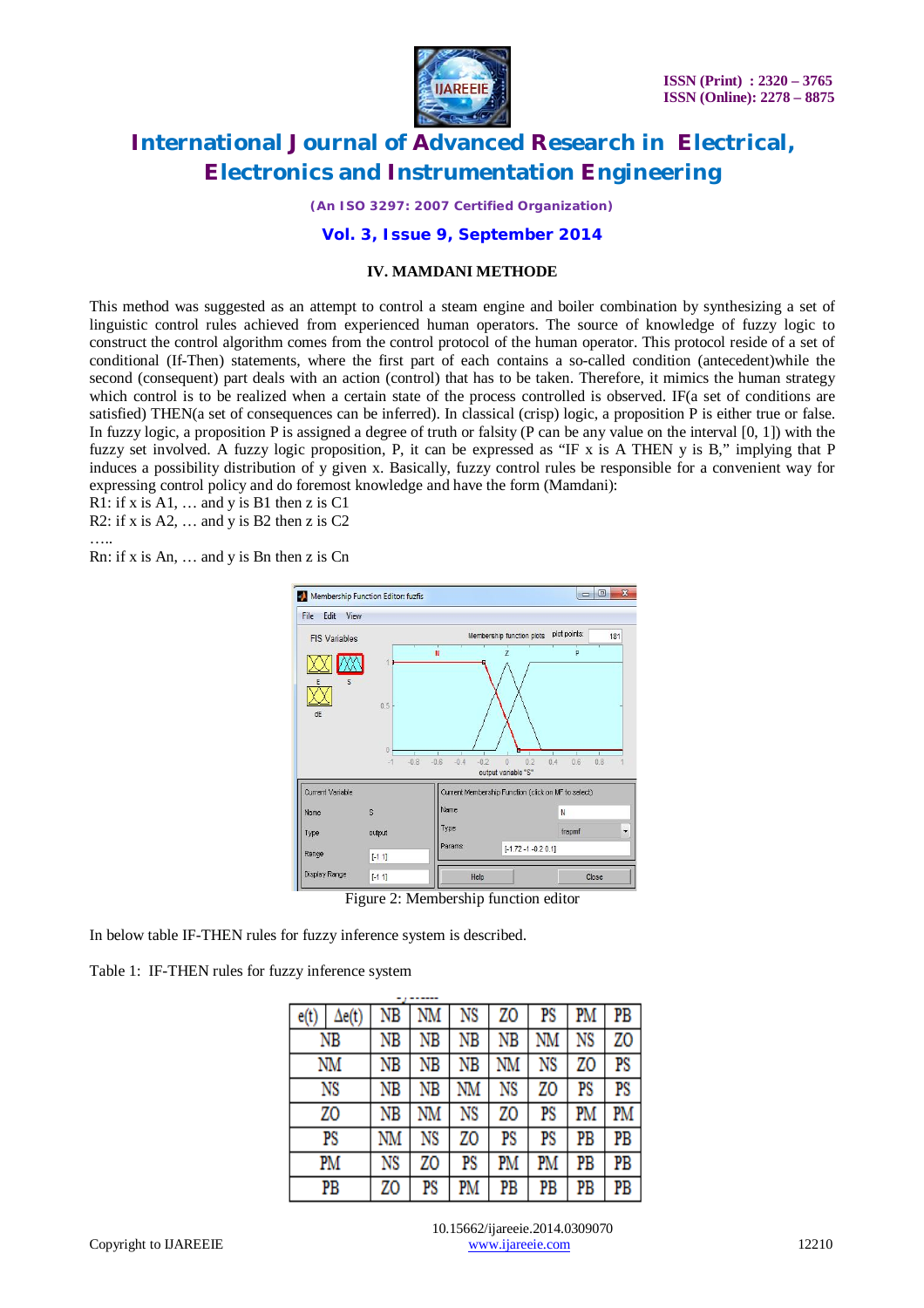

*(An ISO 3297: 2007 Certified Organization)*

### **Vol. 3, Issue 9, September 2014**

### **V. SIMULINK MODEL OF FUZZY PID CONTROLLER**

By using MATLAB/SIMULINK simulation model is constructed as shown in figure 3 below:



Figure 3: Simulation model of FPID

The very first block is reference or step i.e., input parameters are set as shown in table below:

Table 2: Input Parameters

| <b>Parameters</b> | <b>Attributes</b> |
|-------------------|-------------------|
| Step time         |                   |
| Initial value     |                   |
| Final value       |                   |
| Sample time       | 1/1000            |

Unit Delay: sample and hold with one sample period delay.

Sum: Add or subtract inputs. Specify one of the following:

String containing + or - for each input port,  $\vert$  for spacer between ports (e.g. ++ $\vert$ - $\vert$ ++ $\rangle$ )

Scalar,  $\geq 1$ , specifies the number of input ports to be summed.

MUX: many input and give one output, parameters are depend on designer. Here we use following parameter as shown in Table 2

|  |  | Table 3: Multiplexer parameters |
|--|--|---------------------------------|
|--|--|---------------------------------|

| <b>Parameters</b> | <b>Attributes</b>   |
|-------------------|---------------------|
| Icon shape        | Round               |
| List of signs     |                     |
| MUX               | Multiplex vector or |
|                   | scalar signal       |
| No. Of Input      |                     |
| output            |                     |

Fuzzy logic controller: Fuzzy Membership function editor, where the number of membership functions and type of membership function is decided.

#### **5 steps to generate fuzzy rules from numerical data:**

- Divide the input and output spaces of the given numerical data into fuzzy regions.
- Generate fuzzy rules fro
- m the given data.

• Assign a degree of each of the generated rules for the purpose of resolving conflicts among the generated rules.

• Create a combined fuzzy rule base based on both the generated rules and linguistic rules of human experts.

• Determine a mapping from input space to output space based on the combined fuzzy rule base using a defuzzifying procedure. By using these rules we made nine rules shown in figure below: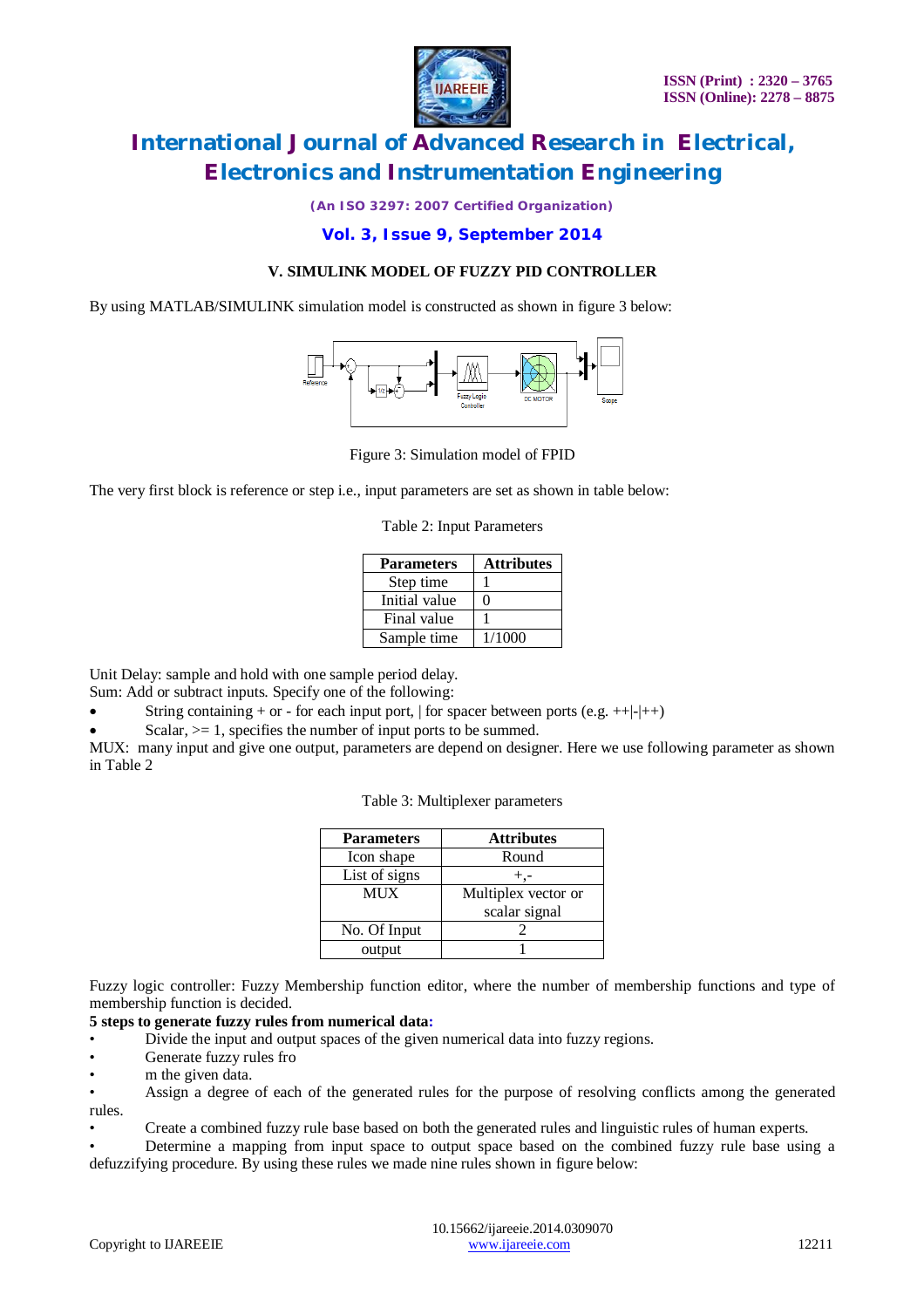

*(An ISO 3297: 2007 Certified Organization)*



### **Vol. 3, Issue 9, September 2014**

Figure 4: Rule editor

Last block of simulation model is DC motor, which is in terms of transfer function and to construct it following parameter shown in table 3 are set:

| <b>Prompt</b>              | Unit            | <b>Variable</b> |  |
|----------------------------|-----------------|-----------------|--|
| Armature                   | Ohms            | Ra              |  |
| Resistance                 |                 |                 |  |
| <b>Armature Induction</b>  | H               | La              |  |
| Back E.M.F                 | Volt/(rad/sec)  | Kb              |  |
| Moment of Inertia          | $Kg-m^2/rad$    | J               |  |
| <b>Frictional Constant</b> | $N-m/(rad/sec)$ | B               |  |
| Armature current           | Ampere          | T               |  |
| Armature voltage           | Volts           | V               |  |
| <b>Back EMF</b> voltage    | Volts           | Eb              |  |
| Torque constant            | N.m/Ampere      | KT              |  |
| Torque                     | N.m             | Tm              |  |
| Angular                    | radians         | $\theta(t)$     |  |
| displacement               |                 |                 |  |
|                            |                 |                 |  |

| Table 4: DC motor parameter |  |  |
|-----------------------------|--|--|
|-----------------------------|--|--|

Transfer function of DC motor:

$$
\frac{\omega(s)}{V(s)} = \frac{Kb}{(J+B)(La+Ra) + Kb^2 + BR}
$$

The values of individual parameter are set by using functional block parameter of DC motor in SIMULINK as shown in figure 5 below: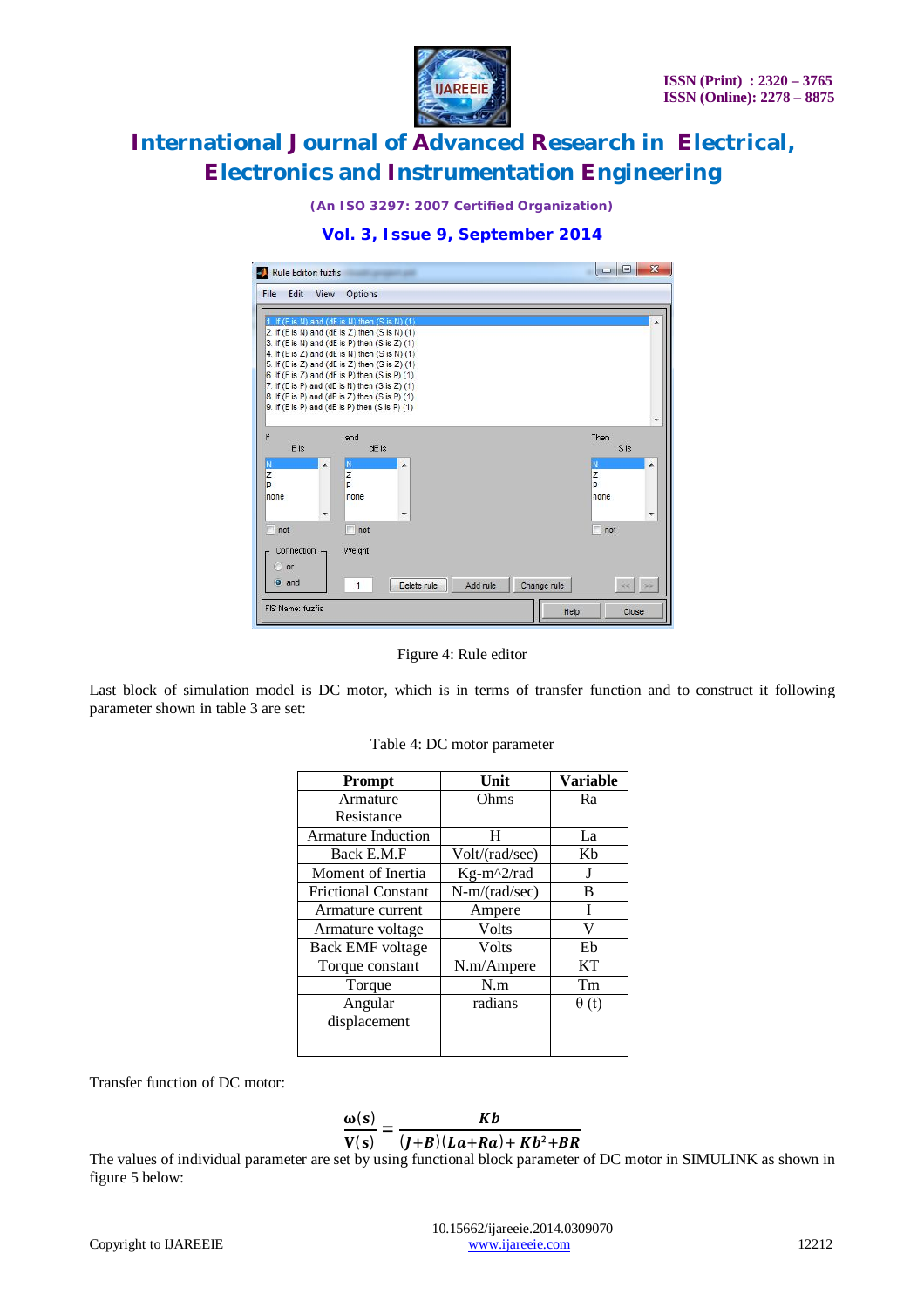

*(An ISO 3297: 2007 Certified Organization)*

**Vol. 3, Issue 9, September 2014**

| Function Block Parameters: DC MOTOR |       |
|-------------------------------------|-------|
| D.C. Motor (mask)                   |       |
| Parameters                          |       |
| Armature Resistance (ohms)          |       |
| 2.45                                |       |
| Armature Inductance (H)             |       |
| 0.035                               |       |
| Back E.M.F. (volt/(rad/sec))        |       |
| 1.2                                 |       |
| Moment of Inertia (Kg-m^2/rad)      |       |
| 0.022                               |       |
| frictional Constant (N-m/(rad/sec)) |       |
| $0.5*10-3$                          |       |
|                                     |       |
| Cancel<br>OK<br>Help                | Apply |

Figure 5: DC motor parameter

### **VI. RESULT**

Figure 6 shows simulation result of Fuzzy PID controller which control DC motor. From figure it is clearly visible that reference or ideal response not exceed by actual output on behalf of which we can say that there is no overshoot or zero overshoot.

|                             |    | REFORE FLURED |              |         |  |
|-----------------------------|----|---------------|--------------|---------|--|
|                             |    |               |              |         |  |
|                             |    |               |              |         |  |
|                             |    |               |              |         |  |
|                             |    |               |              |         |  |
|                             |    |               |              |         |  |
|                             |    |               |              |         |  |
|                             |    |               |              |         |  |
|                             |    |               |              |         |  |
|                             |    |               |              |         |  |
|                             |    |               |              |         |  |
|                             |    |               |              |         |  |
|                             |    |               |              |         |  |
|                             |    |               |              |         |  |
|                             |    |               |              |         |  |
|                             |    |               |              |         |  |
|                             |    |               |              |         |  |
|                             |    |               |              |         |  |
|                             |    |               |              |         |  |
|                             |    | 19            |              |         |  |
|                             |    |               |              |         |  |
| Ĥ.<br>A.<br>m<br>Theathat O | a. | Ŵ<br>Ŵ.       | $\mathbf{u}$ | D.<br>и |  |

Figure 6: Simulation result of Fuzzy PID with zero overshoot

Figure 7 shows rise time (represented by  $t_r$ ) of the output response is 3.655 this is enlarge view of above result.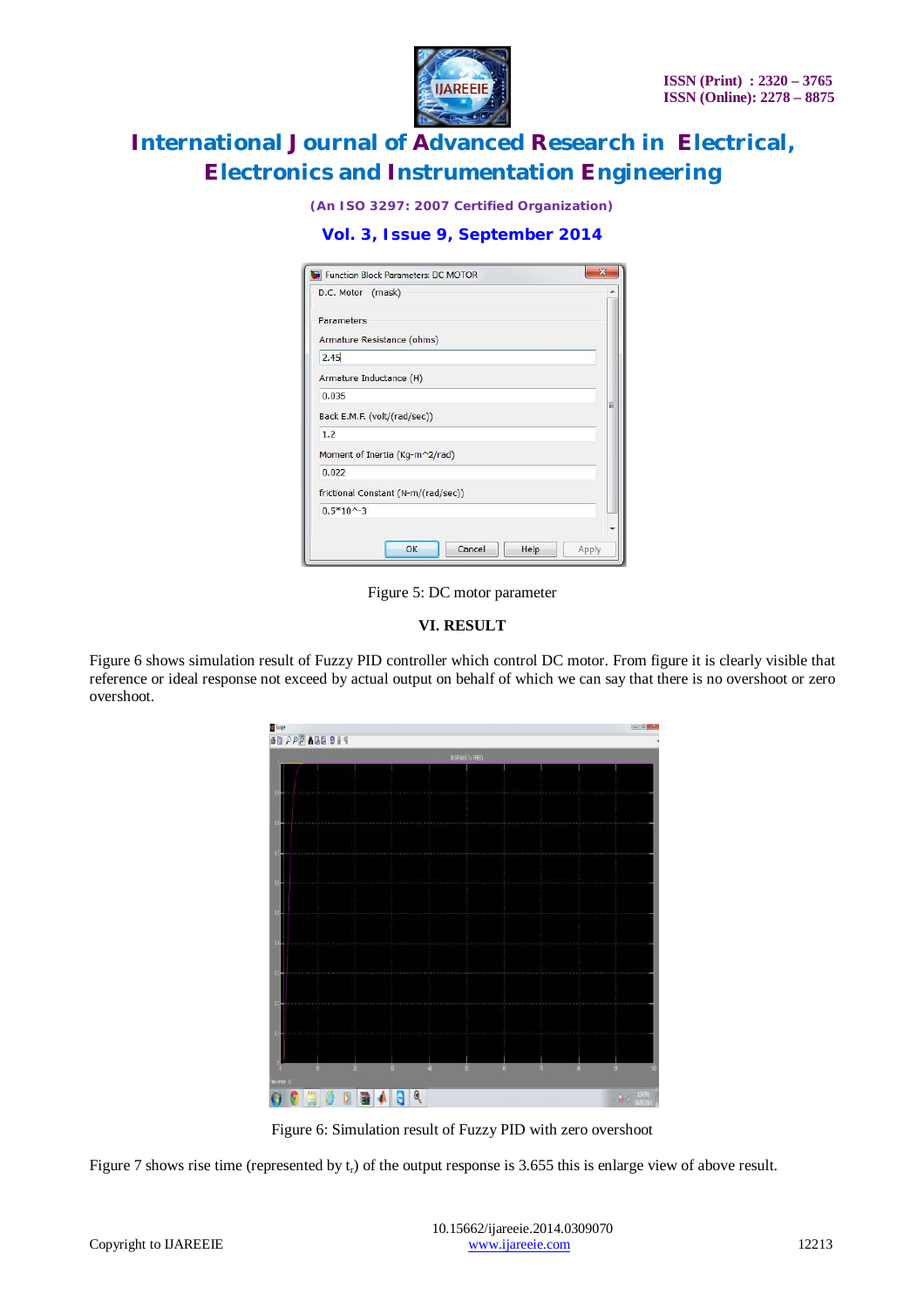

*(An ISO 3297: 2007 Certified Organization)*



Figure 7: Rise Time

. Settling time represented by  $t_s$ . Figure 8 shows settling time of the output response.



Figure 8: settling time

In following table shows the output response of FPID Controller in term of Rise time, settling time and overshoot.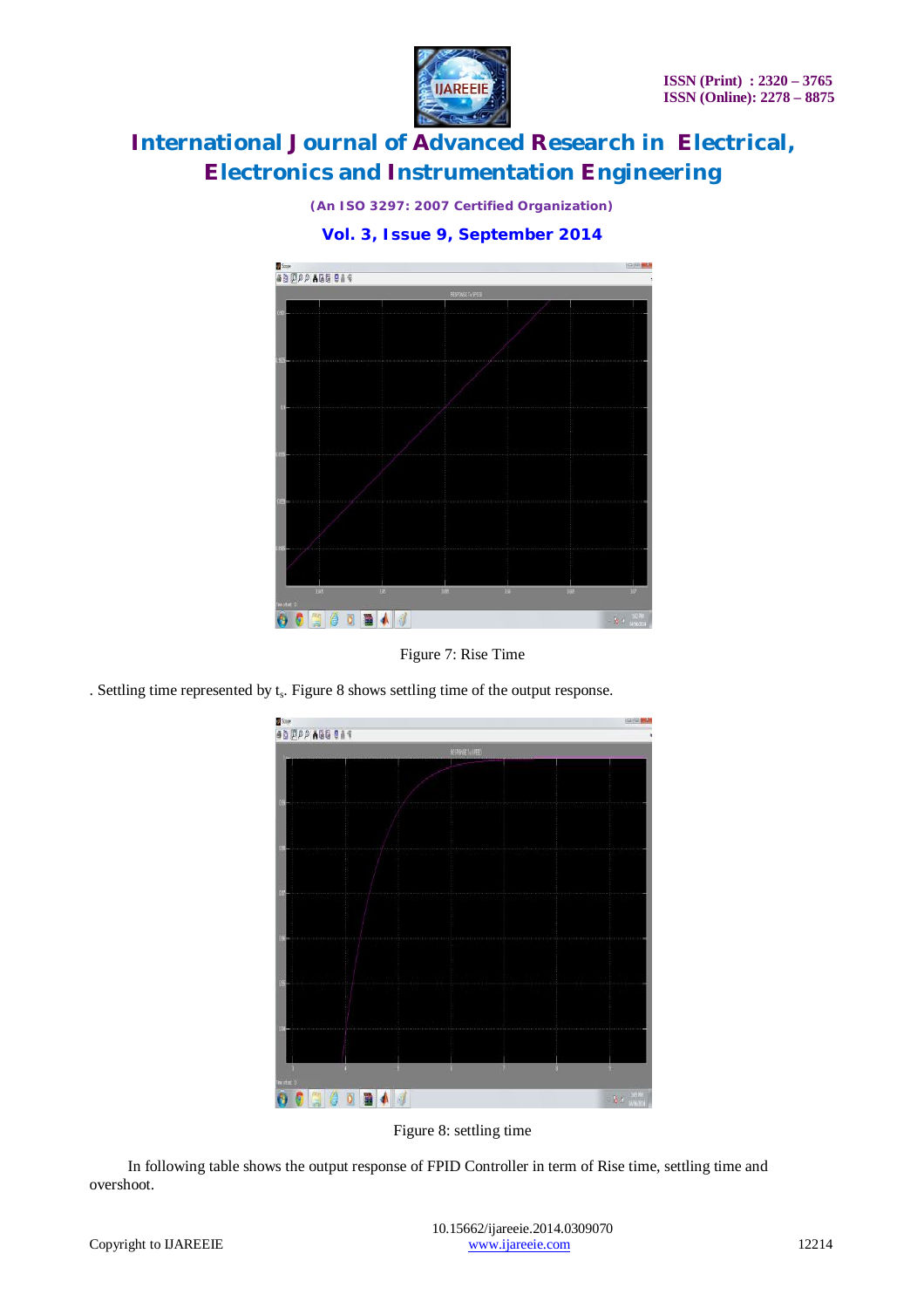

*(An ISO 3297: 2007 Certified Organization)*

### **Vol. 3, Issue 9, September 2014**

#### Table 5: Output response parameter

| Controller | Time domain Specification |       |                |  |
|------------|---------------------------|-------|----------------|--|
|            | $t_r$ (sec)               | (sec) | Over<br>-shoot |  |
| FPH)       | 3.655                     |       | 0 %            |  |

#### **VII. FUTURE SCOPE**

Illustrated PID controller also has developed with all fuzzy rules for designing the hardware PID chip using VHDL. Then, the synthesize tool has used to get the logic gates of hardware PID modules. Numerous PID controllers be capable of realize on a solo FPGA chip together with coefficient calculation and auto tuning.

By reason of the utilization of Arithmetic algorithm, the number of PID controllers on solitary FPGA chip can be increased hugely. The compensation is high processing speed, reduced power consumption and hardware compatibility for implementing on FPGA. The designed FPID chip can be used to the targeted application. There is no doubt in use and application of controller and not only in electronics but also in bio medical equipments for most sensitive disease like insulin pump for diabetic patients, temperature controller etc.

#### **VIII. CONCLUSION**

We have developed the Fuzzy PID Controller algorithm using MATLAB/SIMULINK platform. The described PID controller also has developed with all fuzzy rules. Firstly we design the PID controller with transfer function (DC motor) as a plant. But the result of transfer function is poor with only PID. So that fuzzy controller is combined with PID controller. With fuzzy PID controller the performance of transfer function is better than PID controller. Like rise time is increase, settling time is decrease, zero overshoot.

#### **REFERENCES**

- 1. Md. Shabial Islam, Nowshad Amin, Mukter Zaman, M.S. Bhuyan, "Fuzzy based PID Controller using VHDL for transportation application", International Journal of mathematical model & method in applied science, volume 2, Issue 2, 2008
- 2. Yu Yongquan, Huang Ying and Zeng Bi, "A PID neural nctwork controller*", Proceedings of IJCNN, Portland, U.S.A, Vol.l-4, pp.1933-1938*, 2003.
- 3. Amit Kr. Singh, Manjari mehrotra, AK Pandey, "Improvement of the performance of different order system with adaptive fuzzy PID controller*", VJRD-IJEECE, ISSN no. 2231-3346, vol. 2(2), pp27-38*, 2012.
- *4.* Nasri Sulaiman and Zeyad Assi obaid, "FPGA based fuzzy logic: Design and applications-A review", *IACSIT International Journal of engineering and technology. ISSN: 1793-8236 Vol.1, No. 5, Dec-2009.*
- *5.* Yesar Noori Lafta and Aslan Sabah aldeen Abdi, "Snubber Network Design for Triac Driving Single Phase Industrial Heater by Applying Fuzzy Logic Method" *Eng. & Tech. Journal , Vol.31, 2013.*
- *6.* Zeyad Assi obaid, Nasri Sulaiman and M.N. Hamidon, "FPGA based Implementation on digital logic design using Altera DE2board*", IJCSNS, vol. 9, no.8, pp 186-19,2009.*
- *7.* AS El-Wakee, A A Sarhan "Step Response Enhancement of Hybrid Stepper Motors Using Soft Computing Techniques" *International Journal of Intelligent Systems and Applications, 2014.*
- 8. Lijuan Xing, Shizhong yang & Qianqian Lu, "Self tuning Fuzzy PID controller for temperature control in variable air conditioning system", *International conference on information & automation, pp 2117-2120, IEEE June 2010.*
- 9. Sameep singh & Kuldip S. Rattan, "Implementation of a Fuzzy logic Controller on FPGA using VHDL*" pp 110-115 IEEE 2003.*
- 10. Somsubhra Ghosh, Ranjit Kumar Barai, Samar and Prathana Bhattarcharya, Shubhobrata Rudra, Arka Dutta, Rownick Pyne, " An FPGA based Implementation of a flexible Digital PID controller for a motor control system", *2013 International conference on computer communication and informatics(ICCCI-2013), 04-06,IEEE 2013.*
- 11. Hassan Talebi Abatari and Abdolreza Dehghani Tafti, "Using a Fuzzy PID controller for path following of a car like Mobile Robot", *International conference on Robotics & Mechatronics, pp 189-193, IEEE Feb 2013.*
- 12. K. Ghousiya Begum, D. mercy, H. Kiren Vedi, "An expert system based PIDC for Higher order process", International journal of computer technology and electronics engineering (IJCTEE) vol.2, issue 5, pp 46-50, oct-2012.